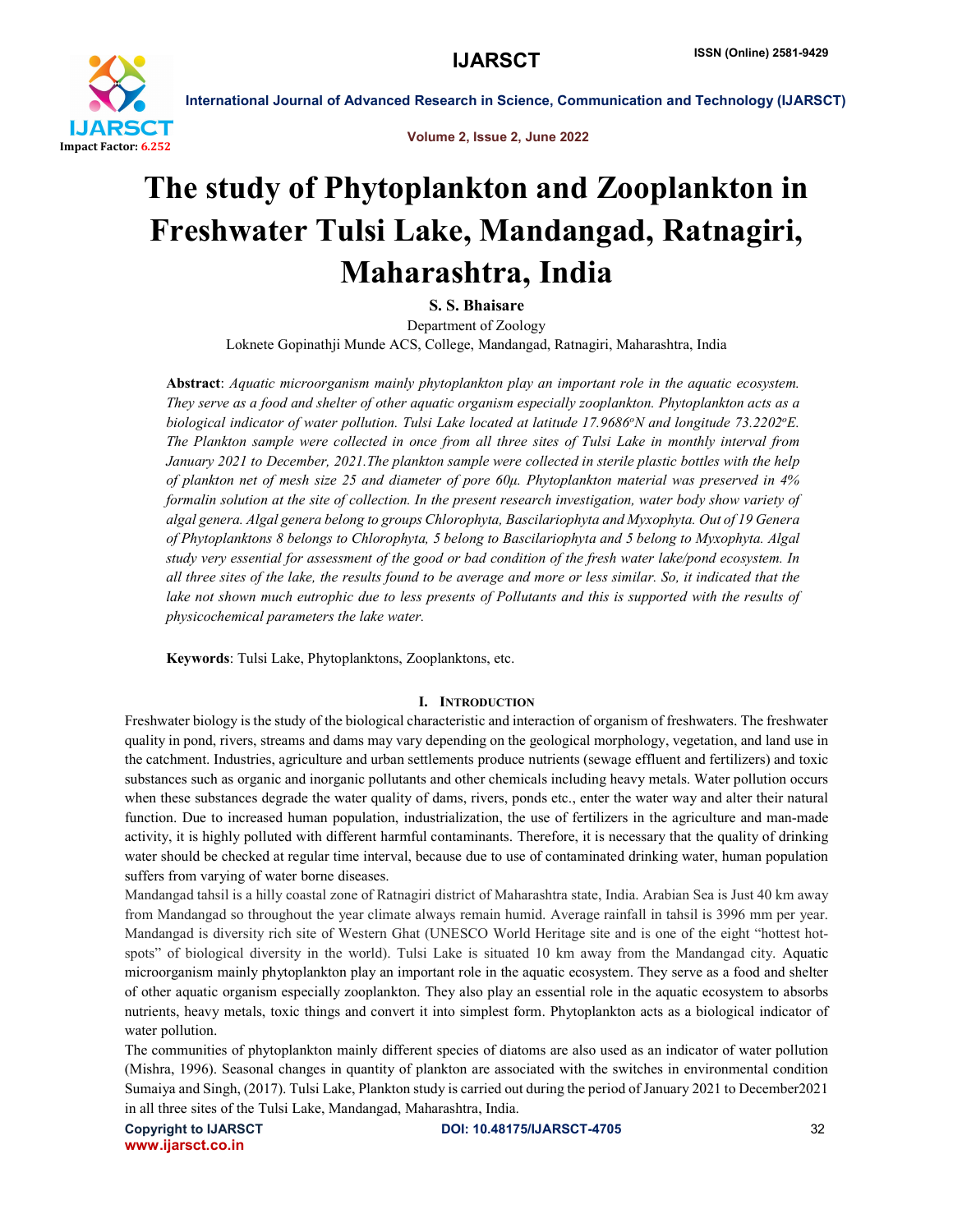

#### Volume 2, Issue 2, June 2022

#### II. MATERIALS AND METHODS

#### 1. Study Area:

Tulsi Lake is situated 10 km away from the Mandangad city and 1.5 Km away from the Tulsi Village. It is located at latitude 17.9686°N and longitude 73.2202°E. Study Area Shown in fig. 1, 2 and 3. This Lake is very important for local people which are used water for drinking and other domestic purpose.





Figure 1: Tulsi Lake Figure 2: Satellite View of Tulsi Lake



Figure 3: View of Tulsi Lake

#### 2. Water Sample Collection:

The Plankton sample were collected in once from all three sites of Tulsi Lake in monthly interval from January 2021 to December, 2021.The plankton sample were collected in sterile plastic bottles with the help of plankton net of mesh size 25 and diameter of pore 60μ. Phytoplankton material was preserved in 4% formalin solution at the site of collection. The Phytoplanktons were identified by staining with 1% Ligol's Iodine solution and examine under compound microscopes. Quantitative analysis of phytoplankton was done by drop count method. Phytoplankton identification was done with the help of standards works by (APHA, 2005) and different standards books and monographs Prescott (1969), Chapman & Chapman (1975). Ward and Whipple (1959) and also the available literature of Smith, (1950). The obtained results were recorded the number of organisms per Liter.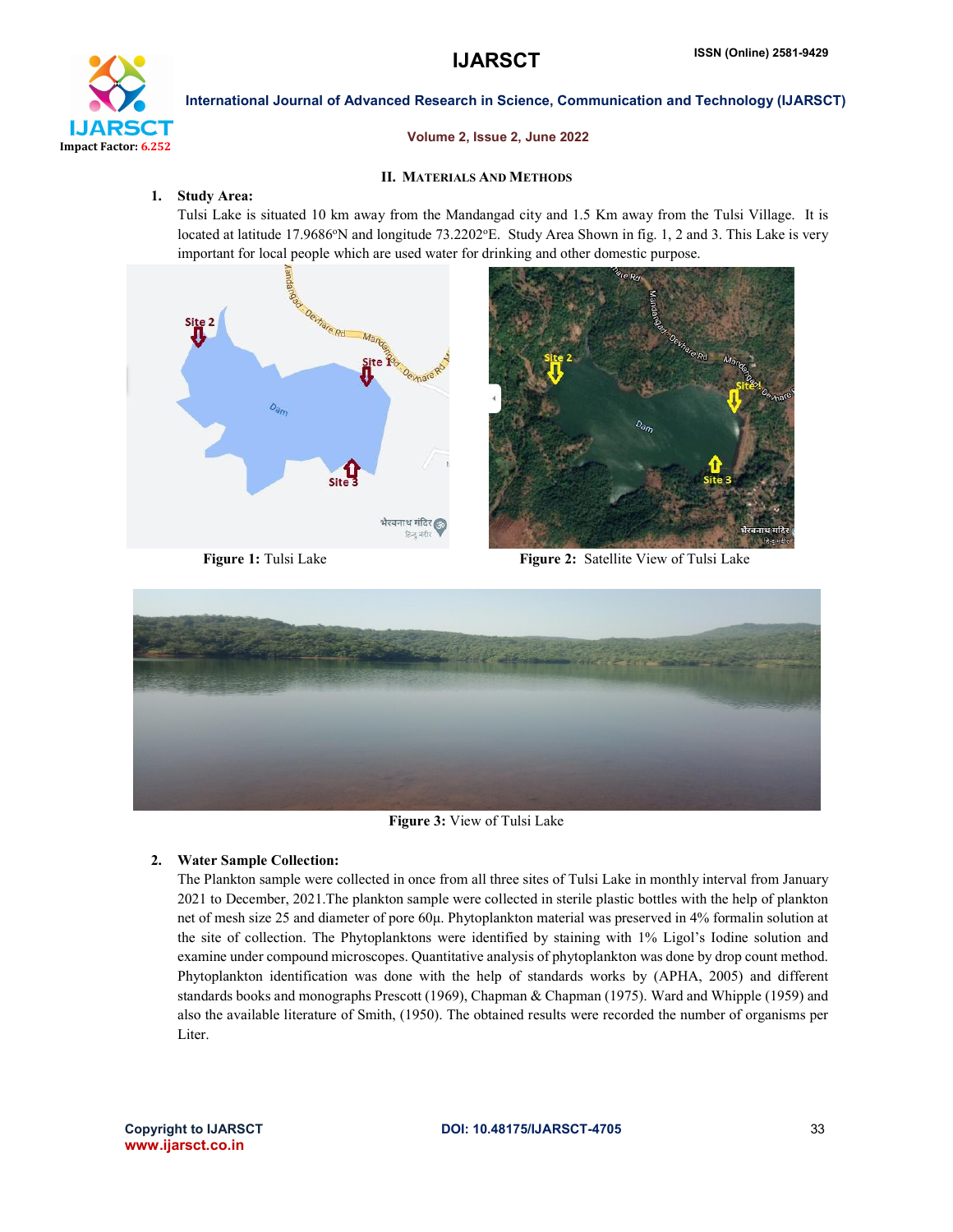

#### Volume 2, Issue 2, June 2022

#### III. RESULTS AND DISCUSSION

The biological characteristics of lake with respect to phytoplankton mentioned in Table 3.1 and 3.2. Phytoplankton or algae are the major inhabitant of fresh water body Patil et.al; (2015). In fresh water ecosystem Phytoplanktons are the primary producer which absorbs the radiant energy and convert it into chemical energy. They also play an important role in aquatic food chain. Phytoplanktons communities do not respond only to natural changes into the lake, but may also present variation because of human variation because of human activities affecting the water bodies Sumaiya & Singh, (2017).

In the present research investigation, water body show variety of algal genera. Algal genera belong to groups Chlorophyta, Bascilariophyta and Myxophyta. Out of 19 Genera of Phytoplanktons 8 belongs to Chlorophyta, 5 belong to Bascilariophyta and 5 belong to Myxophyta which is mentioned in Table 3.1. With minor variation in distribution pattern of phytoplankton nearly similar fluctuation throughout the year in all three sites of the lake which is shown in Table 3. 2 and Graph 3.1, 3.2 and 3.3.

Chlorophyta members found to be most dominant group of Phytoplanktons with respect to diversity and density. Among total phytoplankton population Chlorophyta contribute 43.41% (Table -3.3) population density of Chlorophyta found maximum 140 unit/l in the month of January at site- 3. Whereas minimum 31 unit/l during the month of August at site - 1 and 2. Among the Chlorophyta, Closterium, Oedogonium and Pediastrum Species shown their abundance throughout the research. Bascilariophyta was contributed 35% of total phytoplankton population and acquired  $2<sup>nd</sup>$  position which was shown in Table 3. The highest population of Bascilariophyta (117 unit/l) was found at site 3 and lowest population was found at site- 2 (33 unit/l), which is shown in Graph 3.1, 3.2 and 3.3. Among these members Diatoms and Melosira were found to be most abundance in site -1 and 3 during the period of study. Abundance of Diatoms was found from January to May as there is a significant amount of silica. These results were correlated with the findings of Patil et.al; (2015). Diatoms population also maximum in October in Site 1 and 3, it is due to heat and bright sunlight. As the summer advanced and temperature increased the diatoms become dominant. These findings also correlate with the findings of Moosa & Yeragi, (2013).

Myxophyta algal population is the most efficient in utilizing of  $CO<sub>2</sub>$  at high pH and thus their abundance indicates the Eutrophic nature of the water. These members considered as highly tolerant to polluted water at high temperature Sumaiya & Singh, (2017). In the present study 5 genera have been found. Myxophyta members contributed 25% of total phytoplankton Population which was shown in Table 3.3. The highest density of Myxophyta was recorded as 82 unit/l at site -2 at the month of July and lowest population was 30unit/l at site 3 in the month of September which is shown in Graph 3.1, 3.2 and 3.3. Among the Myxophyta algal members, Microcystis and Spirulina sp.were dominated. Microcystis was started in April and which become slightly thick in the month of June (74unit/l) in site -2 it is because small amount of pollutant mixed with rain water as well as washing of domestic animals these findings also correlated with the findings of Ramakrishna (2000), Patil et.al (2015) and Moosa and Yeragi, (2013). Seasonal variation in population of Phytoplankton depends on the changes in climatic condition. Davis (1947), reported that a number of physical, chemical and biological factors responsible for fluctuation of plankton population. Phytoplankton and its seasonal succession can be better predictor of long-term environment change in the aquatic system than the more usual descriptor of biomass and productivity indices Dhamak et.al;(2013).

In Twelve-month, investigation, the maxima of phytoplankton population noted in post-monsoon season with 863 unit/l whereas minimum population recorded in monsoon season (430 unit/l). The highest productivity rate found during the month of Pre-summer seasons that is in February this is because increased temperature, bright light, clear water and good transparency due to which sunlight penetrate well inside water which speed up the photosynthetic activity of phytoplankton. Water quality and other biotic community of that water body control the plankton diversity and density Sumaiya and Singh, (2017), Ramakrishna (2000) Dhamak et.al; (2013). The development of algal boom requires appropriate condition in water body like low flow of water still environment, good light penetration and rich nutrient supply and low zooplankton density Donnelly et.al; (1997).

The maximum growth of phytoplankton during post monsoon period is due to rich nutrient received through surface rain water which brings humus and other nutrients Sreenivasan (1974). In the present study, the minimum density of phytoplankton was recorded in August (36.22 unit/l). The lowest density during peak monsoon may be due to high turbidity, cloudy weather and more water with rains. Ramakrishna (2000), Patil et.al (2015), Moosa and Yeragi,( 2013),

www.ijarsct.co.in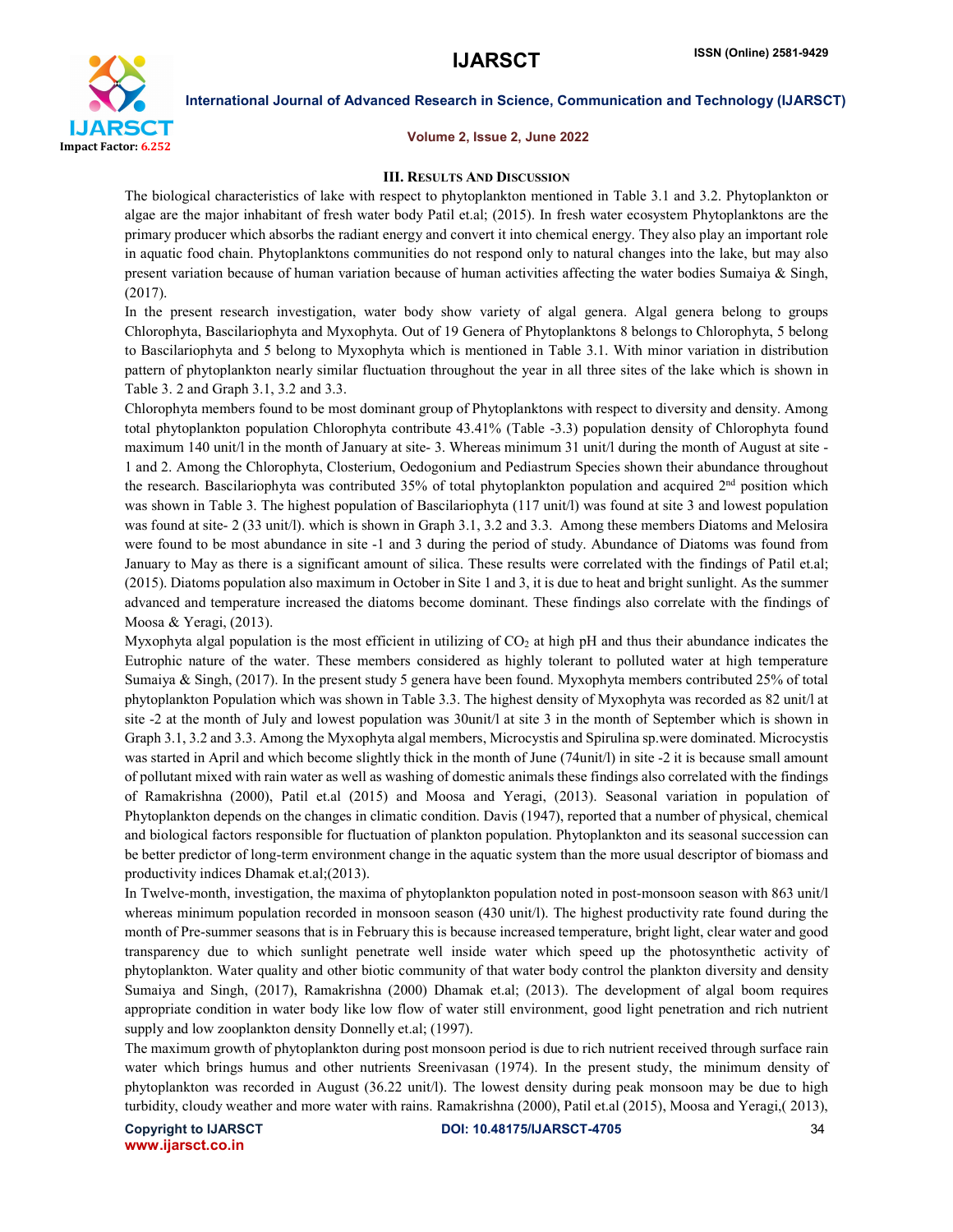

#### Volume 2, Issue 2, June 2022

Sumaiya & Singh, (2017), Green and Andrew (1964) & Dwivedi B.K and Pandey G.C.(2002), reported that, the effect of turbidity on phytoplankton production. They also studied the variation of Phytoplankton in relation to turbidity value during pre-monsoon and mid-monsoon period. Dissolved oxygen also impacts on population density of phytoplankton and similar observation hade also made by Patil, et.al; (2015) in Venna Lake, Mahabaleshwar. During the study, it was observed that, at the entire sampling sites the population of phytoplankton was dominated by Chlorophyta, then Bascilariophyta and Myxophyta. Out of three sampling Sites, Site-3 distinctly higher abundance of Chlorophyta, Bascilariophyta. Due to muddy bottom, clear and still water with high penetration of light. Whereas Site-2 shown abundant population of Myxophyta due to slightly mixing of pollutant, increased CO2 concentration.

### Zooplanktons:

In Tulsi Lake zooplanktons population also found and these are members of Protozoan, Rotifera and Cladocera.

Protozoa: Among the protozoa, the member of the Mastigophora, Rhizopoda and Ciliata mostly present in the small patches among the senescent and rotting vegetation while Rhizopoda are present in open water. Some species of protozoan Tulsi Lake are Euglena, Diflugia, Paramoecium and Vorticella mostly found in post winter seasons.

Rotifera: The four species of rotifera are found during the investigation period from the lake of which Brachyonus sp. was dominated. Among rotifers the species are of Filinea, Brachyonus and Keratella are prominently founds.

Cladocera: Among the zooplanktons, Cladocera are found during summer months. They are mostly occurring from January to pre-monsoon period. Daiphanosoma and Ceriodaphnia sp. Found throughout the investigation period. But the population decreased during the month of July to September. The members of Cladocera are Diaphdnasoma sp., Ceriodephnia sp., Ceriodaphnia sp. Chydorus and Moina spp. mostly found during the study period

| Chlorophyta        | Bascilariophyta | Myxophyta    |
|--------------------|-----------------|--------------|
| Scendesmus sp.     | Nitzschia       | Anabaena     |
| Ankistrodesmus sp. | Navicula        | Microcystis  |
| Closterium         | Diatoms         | Nostoc       |
| Pediastrum         | Fragilaria      | Spirulina    |
| <b>Ulothrix</b>    | Melosira        | Oscillatoria |
| Oedogonium         |                 |              |
| Zygnema            |                 |              |
| Hydrodyctyon       |                 |              |

Table 3.1: Total Species Composition various algal groups at Tulsi Lake

| Phytoplankton<br>(Class) | <b>Sites</b> | Jan | Feb | Mar | Apr | May | Jun | July | Aug | Sept. | Oct | Nov | Dec | Mean  |
|--------------------------|--------------|-----|-----|-----|-----|-----|-----|------|-----|-------|-----|-----|-----|-------|
| Chlorophyta              | $S-1$        | 122 | 130 | 100 | 87  | 83  | 75  | 50   | 37  | 70    | 90  | 120 | 127 | 90.91 |
|                          | $S-2$        | 118 | 125 | 96  | 83  | 79  | 63  | 47   | 31  | 48    | 77  | 85  | 98  | 79.16 |
|                          | $S-3$        | 140 | 137 | 112 | 92  | 90  | 82  | 59   | 46  | 63    | 98  | 132 | 130 | 98.41 |
| Bascilariophyta          | $S-1$        | 74  | 80  | 72  | 86  | 105 | 69  | 47   | 38  | 53    | 100 | 92  | 86  | 75.16 |
|                          | $S-2$        | 68  | 75  | 69  | 79  | 89  | 60  | 41   | 33  | 49    | 67  | 87  | 81  | 66.5  |
|                          | $S-3$        | 83  | 96  | 88  | 76  | 117 | 73  | 62   | 57  | 64    | 103 | 89  | 97  | 84.58 |
| Myxophyta                | $S-1$        | 62  | 74  | 68  | 55  | 47  | 39  | 35   | 28  | 37    | 58  | 64  | 73  | 53.33 |
|                          | $S-2$        | 65  | 60  | 69  | 73  | 68  | 82  | 40   | 37  | 33    | 66  | 71  | 65  | 60.75 |
|                          | $S-3$        | 57  | 64  | 69  | 43  | 39  | 31  | 35   | 25  | 30    | 50  | 61  | 70  | 47.58 |

Table 3.2: Phytoplankton Distribution table Jan2021 to December 2021

www.ijarsct.co.in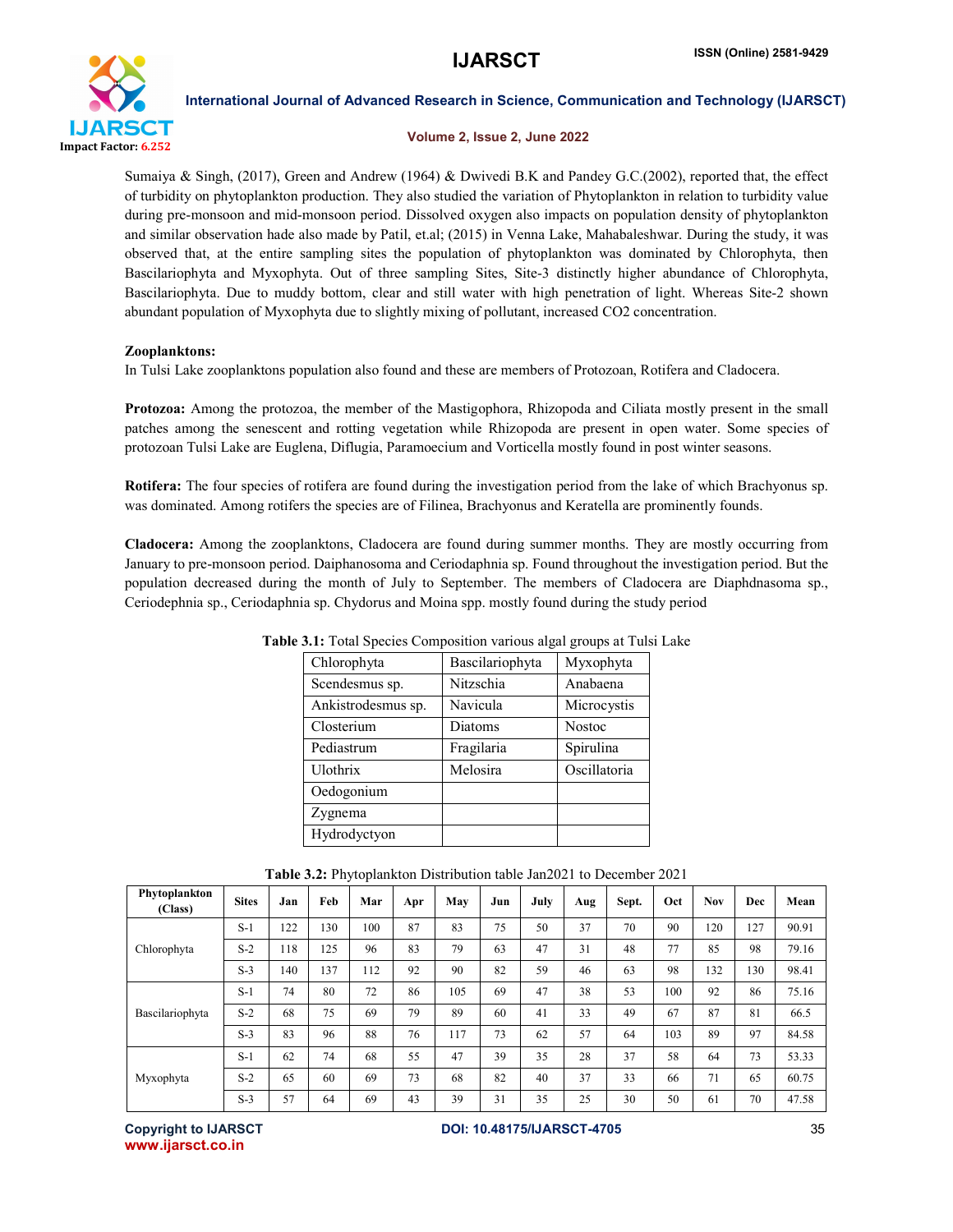

#### Volume 2, Issue 2, June 2022

Table 3.3: Percent (%) Density of Phytoplanktons at all three sites of Tulsi Lake

| <b>Class</b>    | Site-1 | Site-2 | Site-3 |
|-----------------|--------|--------|--------|
| Chlorophyta     | 42.00  | 39.15  | 43.41  |
| Bascilariophyta | 32.43  | 31.65  | 35.57  |
| Myxophyta       | 24.89  | 29.18  | 20.49  |



Graph 3.1: Phytoplanktons distribution at Site- 1



Graph 3.2: Phytoplanktons distribution in Site-2



Graph 3.3: Phytoplanktons distribution in Site-3

www.ijarsct.co.in